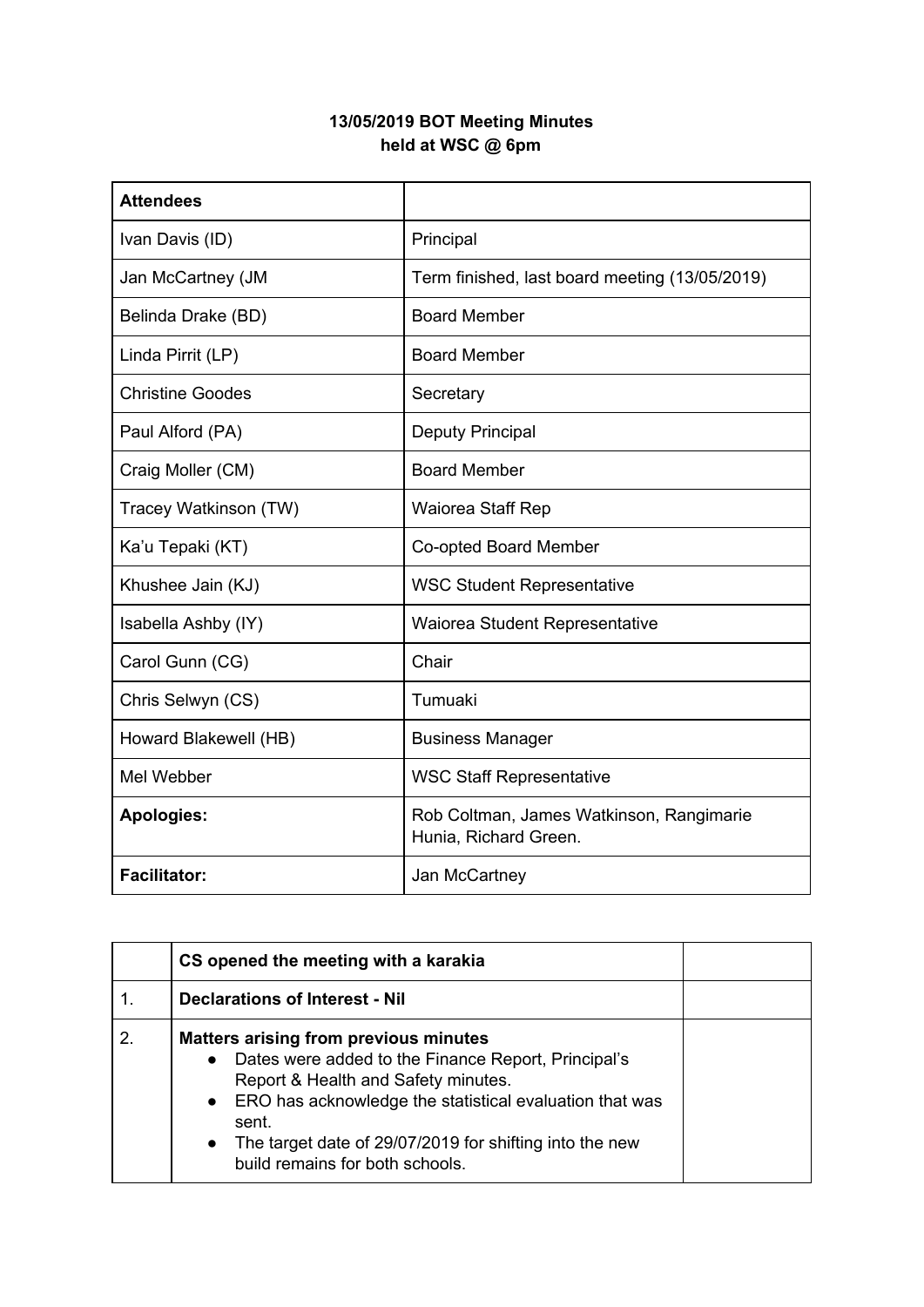|    | • Iona Holsted, Secretary of Education, will visit to have a<br>look at the new build.<br>• EOTC - this to be followed up. We have a new Deputy<br>Principal and this will be in her portfolio.<br><b>Resolution 1:</b><br>That the minutes of 08/04/2019 BOT meeting with<br>amendments be accepted as accurate.                                                                                                                                                                                                                                                                                                       |        |
|----|-------------------------------------------------------------------------------------------------------------------------------------------------------------------------------------------------------------------------------------------------------------------------------------------------------------------------------------------------------------------------------------------------------------------------------------------------------------------------------------------------------------------------------------------------------------------------------------------------------------------------|--------|
| 3. | <b>Finance Report: Howard Blackwell</b><br>School donations.<br>As at 14 April, 2019, 598 families had not paid the \$500<br>$\bullet$<br>donation.<br>It is better to have more families pay the donation than<br>$\bullet$<br>increase the donation.<br>Around 120 of our families use automatic payments.<br>In T3 and T4 Howard will be meeting with HODs to help<br>$\bullet$<br>them find out what parents will need to pay next year.<br>A suggestion to find out what our Kahu Ako partner<br>schools' pay. This can be very helpful. How much they<br>are paying and what percentage is coming in. Paul Alford |        |
|    | to do.<br>In terms of our Quality of Service Delivery, we could ask<br>why parents do not pay their donation.<br>Is the board comfortable with not increasing the donation?<br>$\bullet$<br>Do we keep the differential between one and two students<br>$\bullet$<br>at \$100.<br>Based on Howard's analysis, hold the fees - to go back to<br>$\bullet$<br>the Finance Committee<br>We need to make a decision on fees for 2021 by March in<br>the previous year (2020) - Finance Committee will review<br>early 2020.<br>Howard to circulate the Ministry's notes/ideas on                                            |        |
|    | donations.<br>The board thanks the Finance Committee for the comprehensive<br>analysis and asks that consideration be given to a survey of<br>parents to find out about any obstructions to paying the donation.<br>By March in the previous year, there needs to be a resolution<br>about donations.                                                                                                                                                                                                                                                                                                                   | Action |
|    | <b>All of Government:</b><br>In regard to stationery costs, we are on track to save<br>\$20,000 this year.<br>We have entered into a contract with a printing company<br>and will be paying considerably less than before.<br>Note:<br>The board congratulates Howard Blackwell on all the cost<br>savings he has made.<br>Balanced Ltd is employed to do our accounts. The<br>graphical reporting which we appreciate has dropped off                                                                                                                                                                                  |        |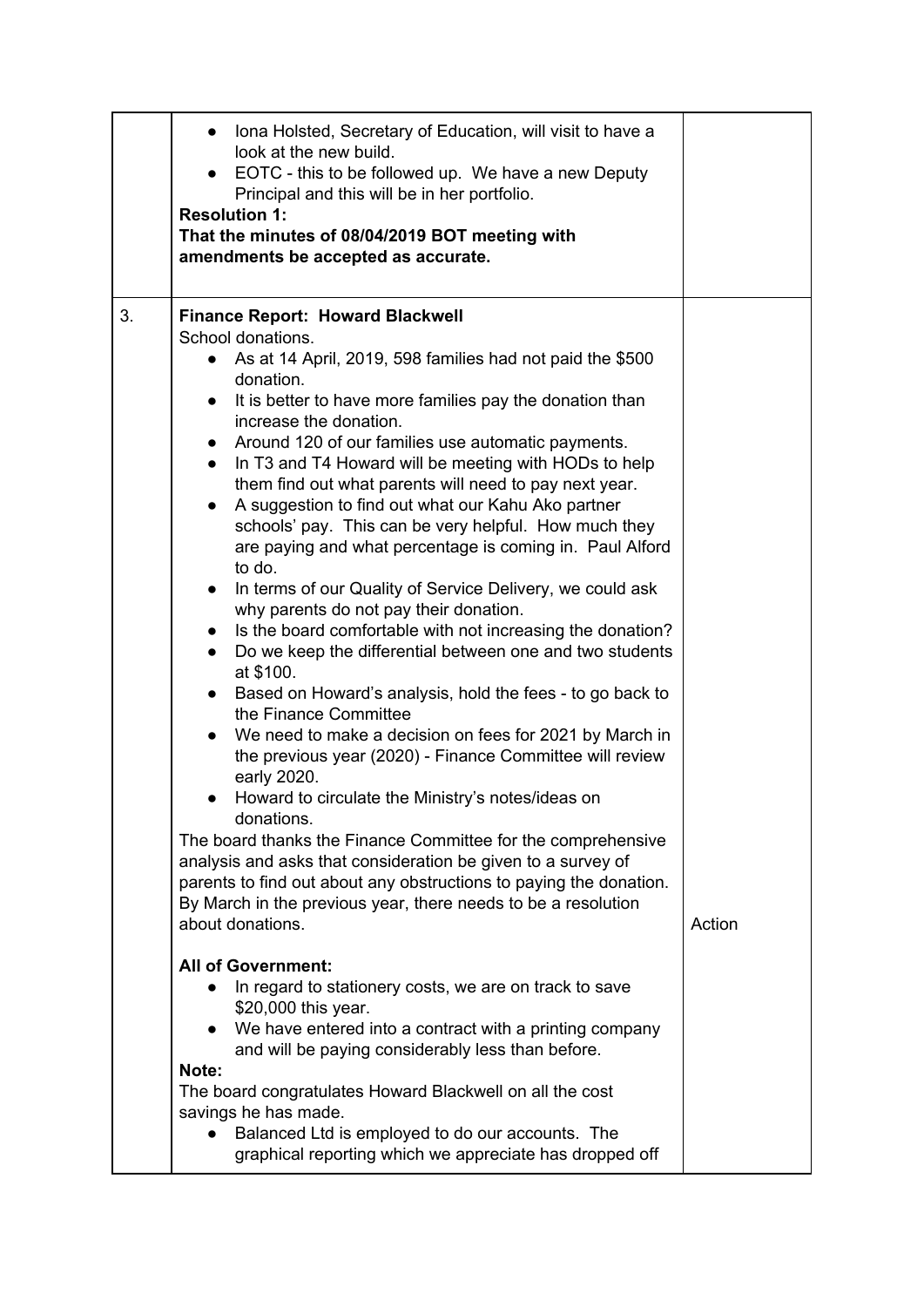|    | in the last few months. This will be raised with them.                                                                                                                                                                                                                                                                                                                                                                                                                                                                                                                                                                                                                                                                                                                                                                                                                                                                                                                                                                                                                                                                                                                                                                                                                                                                                                                                                                                                                |  |
|----|-----------------------------------------------------------------------------------------------------------------------------------------------------------------------------------------------------------------------------------------------------------------------------------------------------------------------------------------------------------------------------------------------------------------------------------------------------------------------------------------------------------------------------------------------------------------------------------------------------------------------------------------------------------------------------------------------------------------------------------------------------------------------------------------------------------------------------------------------------------------------------------------------------------------------------------------------------------------------------------------------------------------------------------------------------------------------------------------------------------------------------------------------------------------------------------------------------------------------------------------------------------------------------------------------------------------------------------------------------------------------------------------------------------------------------------------------------------------------|--|
|    | <b>Resolution 2:</b><br>That the Finance Meeting Minutes of 6 May 2019 be<br>accepted. (Carol Gunn/Belinda - passed by consensus.)                                                                                                                                                                                                                                                                                                                                                                                                                                                                                                                                                                                                                                                                                                                                                                                                                                                                                                                                                                                                                                                                                                                                                                                                                                                                                                                                    |  |
| 4. | <b>Election Process: Carol Gunn</b><br>Induction of new trustees. Carol Gunn<br>Trevor Crosby is handling the election process for WSC.<br>$\bullet$<br>Waiorea's process of selection has already been<br>$\bullet$<br>completed and there are four nominees.<br>There is work to be done on induction particularly now<br>$\bullet$<br>because of our co-governance status.<br>This to go back to the Policy Committee and a process is<br>$\bullet$<br>to be put together.<br>Te Kawehau Hoskins to be contacted re PD on<br>$\bullet$<br>co-govance for the induction of new trustees.<br>Khushee has felt supported by the board members but<br>$\bullet$<br>feels there needs to be a bridge to help student trustees<br>with induction. There needs to be a process for induction<br>of any trustees appointed late.<br>It is important that everyone knows who we are and how<br>$\bullet$<br>we do things here.                                                                                                                                                                                                                                                                                                                                                                                                                                                                                                                                              |  |
| 5. | <b>Gym Update: Carol Gunn</b><br>Carol Gunn spoke to her tabled board papers.<br>A contingent comprising of Rob Coltman, Craig Moller,<br>$\bullet$<br>Carol Gunn, Tracey Watkinson, Ivan Davis and Pete<br>McIntyre visited Rototuna on 11 April, 2019.<br>It was inspiring that it is an entity for the community and<br>$\bullet$<br>inspiring how the council and school worked together with<br>people at the centre of this development.<br>A workshop on 9 May was attended by Brendon<br>$\bullet$<br>O'Connor, Dave Stewart, Neil Coventry, Rob Coltman,<br>Craig Moller, Tracey Watkinson, Ivan Davis and Carol<br>Gunn.<br>The purpose of the workshop was to establish a<br>$\bullet$<br>philosophy or guiding principles to a partnership<br>relationship between the two organisations around the<br>gym development<br>Trustees and Council will consider guiding principles with<br>$\bullet$<br>trustees to respond to Carol by Friday 17 May with any<br>reflections.<br>Working group will finalise these principles then they will<br>$\bullet$<br>be sent to the wider board. There is agreement that the<br>people who have been working on this continue to<br>progress it and then it will be sent out for final approval.<br>Once the principles are agreed they will be provided to<br>$\bullet$<br>Visitor Solutions who are working on a business case with<br>Brendan O'Connor.<br>The business case will be presented to the new board. |  |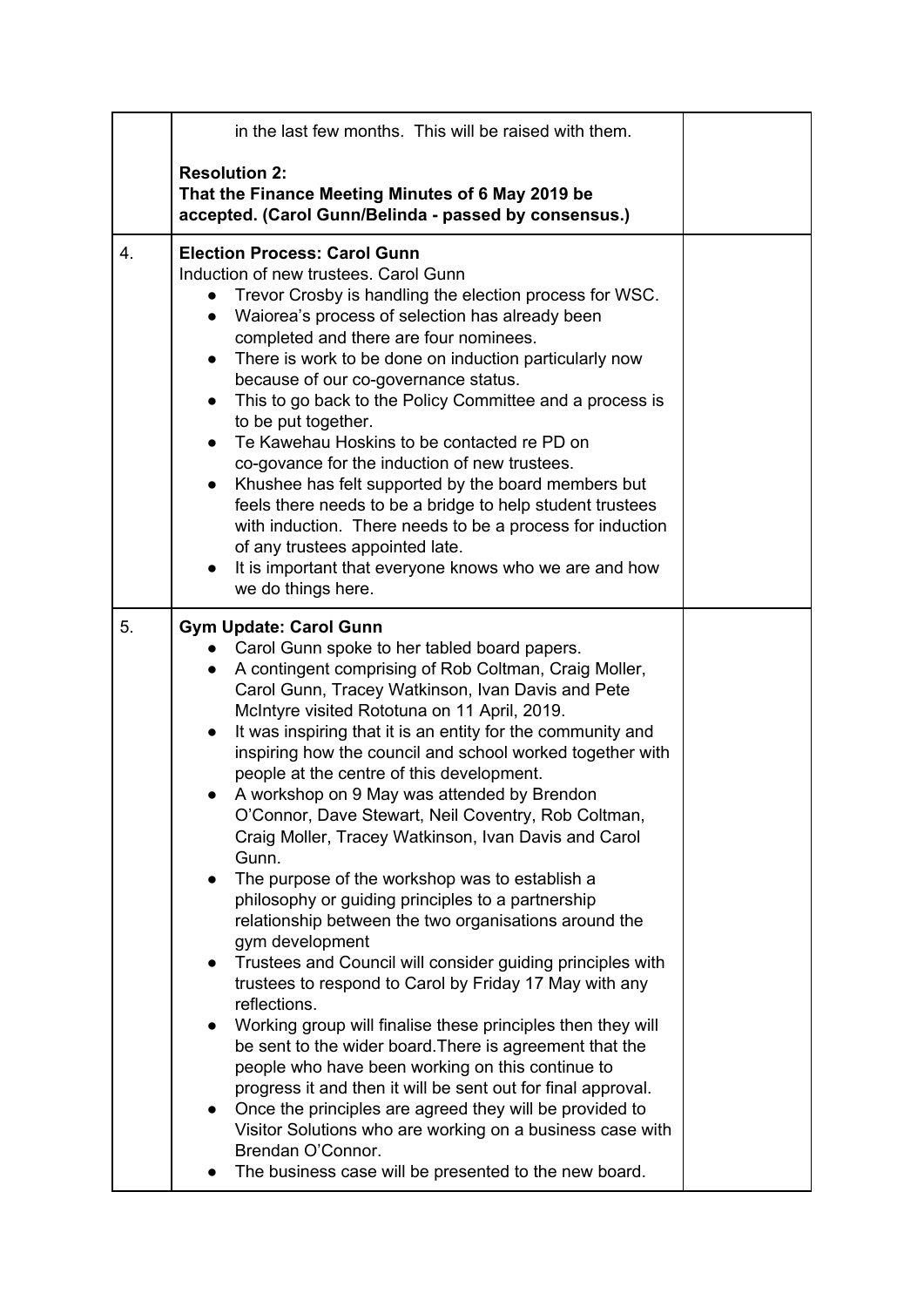|    | If the business case is accepted by WSC/NPOW, MoE<br>$\bullet$<br>and Auckland Council, Brendon O'Connor and Rob<br>Coltman will work on the agreement with Council.                                                                                                                                                                                                                                                                                                                                                                                                                                                                                                                                                                                                                                                                                                                                                                                                                                                                                                                                                        |  |
|----|-----------------------------------------------------------------------------------------------------------------------------------------------------------------------------------------------------------------------------------------------------------------------------------------------------------------------------------------------------------------------------------------------------------------------------------------------------------------------------------------------------------------------------------------------------------------------------------------------------------------------------------------------------------------------------------------------------------------------------------------------------------------------------------------------------------------------------------------------------------------------------------------------------------------------------------------------------------------------------------------------------------------------------------------------------------------------------------------------------------------------------|--|
| 6. | <b>Principal's Report:</b><br>ID went through his tabled report and noted a few points.<br>He touched on initial contact from ERO, Waiorea<br>Resourcing, NZ Scholarship Top Scholar Awards,<br>Discipline, Staff Appointments, Self Reviewing School,<br>Re-build and NCEA Change Package.<br><b>Resolution 3:</b><br>That the board accept the Principal's Report dated May,<br>2019. (Mel Webber/Ka'u - passed by consensus.)                                                                                                                                                                                                                                                                                                                                                                                                                                                                                                                                                                                                                                                                                            |  |
|    | <b>Analysis of Variance: Ivan Davis</b><br>This is a large 34 page document.<br>Ivan noted three points.<br>$\bullet$<br>Barriers to students achieving university entrance.<br>$\bullet$<br>Course outline is critical.<br>Grade quality. This continues to improve, both male and<br>$\bullet$<br>female.<br>Ethnic group results. PI results are not improving. Maori<br>pass rates above the decile but grade quality is down.<br>The large document needs to be taken away and read<br>with any comments brought back to the next meeting.<br>Note:<br>Chris Selwyn acknowledged all the extra work that is being done<br>in regard to PI students by Ka'u Tepaki, Margaret Ruland, Sami<br>Va'auli, Te toki Tepaki and Helen Long in the absence of Tupe<br>Tai who is now seconded to a COL position for two days per<br>week. Julie Debrecency also needs to be acknowledged for her<br>work with Pasifika students, and the need on an ongoing basis to<br>address the issues, including relevance of curriculum.<br><b>Annual Plan:</b><br><b>Resolution 4:</b><br>That we adopt the tabled Annual Plan for 2019. |  |
|    | (Ivan Davis/Carol Gunn - passed by consensus)<br><b>Attendance Report:</b><br>Ivan talked briefly to this report. We are working towards<br>a goal of 90% attendance.                                                                                                                                                                                                                                                                                                                                                                                                                                                                                                                                                                                                                                                                                                                                                                                                                                                                                                                                                       |  |
| 7. | Student Report: Khushee & Isabella.<br>The student-elected trustees talked about equal<br>opportunities and students all being aware of them.<br>Senior students find things out too late to implement them<br>in regard to course requirements. Courses should be<br>discussed at a younger age.<br>They would like to see each student challenged in their<br>own way.                                                                                                                                                                                                                                                                                                                                                                                                                                                                                                                                                                                                                                                                                                                                                    |  |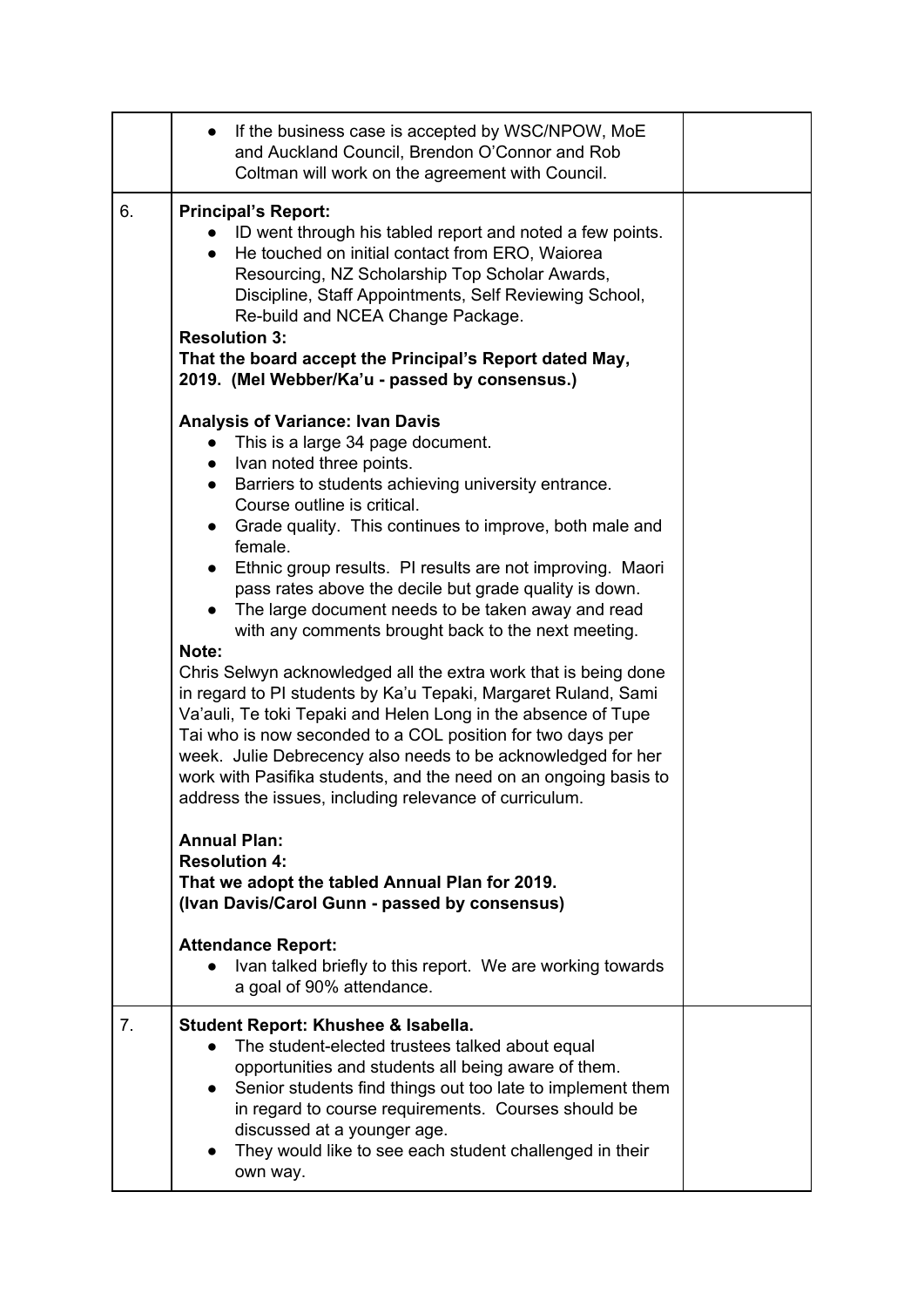|    | Further integration between WSC and NPOW at<br>$\bullet$<br>leadership level is needed. WSC student leaders need to<br>visit NPOW on a weekly basis. It used to happen.<br>• The opening of the new school could facilitate this.<br>• Develop leadership skills in every student. This could be<br>achieved by co-opting students into leadership.<br>We need a more diverse set of students in leadership.<br>$\bullet$<br>• We would like to improve on sustainability.<br>• There is run off from the present carpark into the stream<br>which borders the school and this is where the Inanga are<br>spawning.<br>• The students need to talk to Aaron McDonald from<br>Downers and Tracey invited the leaders to attend a<br>landscaping hui that is coming up. Ivan/Tracey to let<br>students reps know the date of this meeting.<br>• Students reps to share the presentation about Inanga with<br>the board. | Action           |
|----|-----------------------------------------------------------------------------------------------------------------------------------------------------------------------------------------------------------------------------------------------------------------------------------------------------------------------------------------------------------------------------------------------------------------------------------------------------------------------------------------------------------------------------------------------------------------------------------------------------------------------------------------------------------------------------------------------------------------------------------------------------------------------------------------------------------------------------------------------------------------------------------------------------------------------|------------------|
| 8. | <b>Resolution 5:</b><br>9.00: Carol Gunn asked the meeting to go into Public<br>excluded Business to protect the privacy of individuals.<br>(Carol Gunn/Jan McCartney - passed by consensus)<br><b>Resolution 6:</b><br>9.15 the matters being dealt with satisfactorily Carol Gunn<br>moved that the meeting go out of Public Excluded Business.<br>(Carol Gunn/Jan McCartney - carried by consensus)<br><b>Outcomes:</b><br>Principal's Appraisal WSC:<br>Ivan Davis' Appraisal has been completed by Edsol.<br>Any comments on the report back to Carol by Friday this<br>week.<br>Tumuaki's Appraisal NPOW:<br>Chris Selwyn's Appraisal has been completed by Anne                                                                                                                                                                                                                                                |                  |
|    | Milne. A copy will be sent through to the next board<br>meeting.<br><b>Committee Structure:</b><br>It is recommended that we review this after the election to see<br>whether we can provide stronger support to management.                                                                                                                                                                                                                                                                                                                                                                                                                                                                                                                                                                                                                                                                                          | Action<br>Action |
| 9. | Wrap-up:<br>Resolution 7: That the correspondence and all tabled<br>reports contained with the Board papers are accepted. (Mel<br>Webber/Khushee Jain - passed by consensus)<br>Mel Webber pointed out that there is likely to be industrial<br>$\bullet$<br>action taken on 29th May and rolling strikes planned for<br>week 8 of this term.                                                                                                                                                                                                                                                                                                                                                                                                                                                                                                                                                                         |                  |